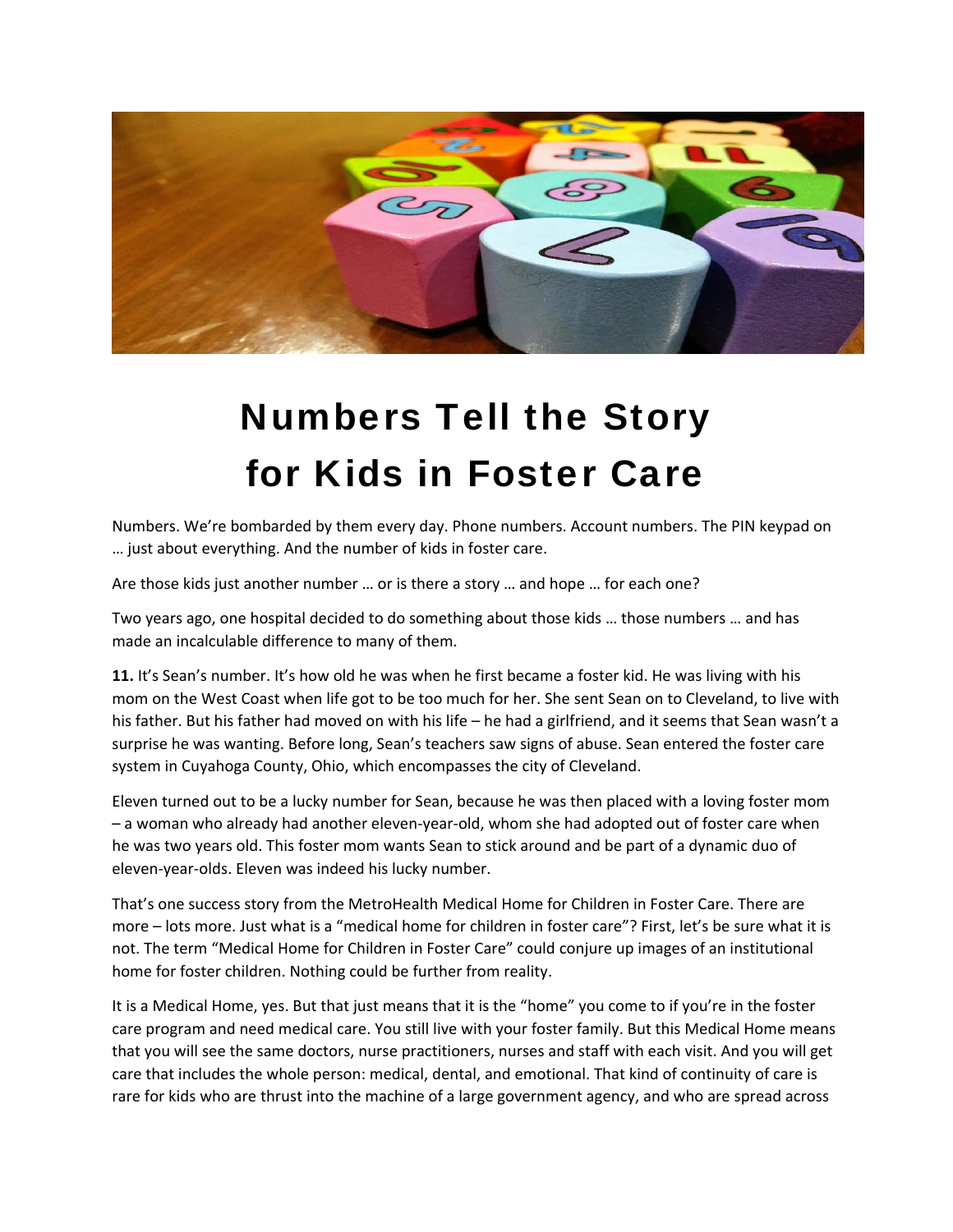a broad geographic area. Sometimes that continuity of care – getting your own doctor and nurse and social worker -- is one bright spot of consistency in a life that sorely lacks it.

Virtually no kid plans to become a foster child. But things happen. Some kids see their mom's boyfriend vent his frustration and anger by assaulting their mother – and this time, it's not something she can hide. Sometimes it's an alert, caring schoolteacher who notices dirty clothes, unmet hunger, or the telltale signs of physical abuse. Other times, no matter how hard they try, the dad or mom can't provide enough food, clothes, or supervision to meet their child's needs, and the help of foster care is welcomed. Parents get sick or die, or they become divorced or unemployed. Sometimes the insidious tentacles of addiction entangle the parent, overwhelming their best intentions.

The why doesn't really matter. What matters is that these kids are cut adrift, and their first stop on the foster care odyssey is usually a hospital.

**216‐778‐7452.** It's the phone number of the MetroHealth Medical Home for Children in Foster Care. When a child is taken into foster care in Cuyahoga County, Ohio – Cleveland – that's where they will go first.

Standard protocol for placing kids in foster care is that a medical professional will first triage the boy or girl. In this case, triage means that a doctor or nurse will examine the child briefly, noting any apparent physical or psychological problems and providing immediate, if limited, care. For years, triage meant protecting the foster family from communicable diseases or head lice. Today, it's more likely that triage will find chronic problems like heart murmurs, hearing deficits, behavioral or neurological concerns, or even severe dental problems. After that brief initial visit, the foster child goes to her first placement, whether it is with a county-assigned foster parent or an approved relative.

For many kids, their first entrance into foster care occurs within the chaos of a crisis. It's often nighttime, and sirens, police radios, and ambulances are the harsh soundtrack to their experience. To immediately end up in the sterile whiteness of a hospital doesn't calm their nerves.

It's at that first intake visit that the difference is obvious between the traditional hospital serving foster children and the MetroHealth Medical Home for Children in Foster Care.

When a child steps into the world of foster care at the MetroHealth Medical Home, every facet of the process has been tailored to begin or enhance the healing process, whether physical or emotional. Intake doesn't happen at the traditional Emergency Department, which is typically an atmosphere of pain, stress, and suffering. At MetroHealth, foster kids enter their own area, where they meet with pediatric specialists knowledgeable about foster care, rather than emergency room staff. They are met by members of a specially trained team of nurse practitioners, nurse care coordinators, social workers, and child psychologists. The staff that they see that first day are the staff they will see throughout their foster care experience, whether that is 60 days or several years. In the life of a foster child, that consistency stands out in a life of disruption and change.

A memorable feature of the program doesn't have a number, but it does have a name – The Treasure Chest. Each time a foster child visits the program, they get to choose an age‐appropriate goody bag from the Treasure Chest, which is actually a Treasure Room. Donations from both hospital staff and the public provide necessities like new underwear, socks, and toothbrushes, along with some things that are just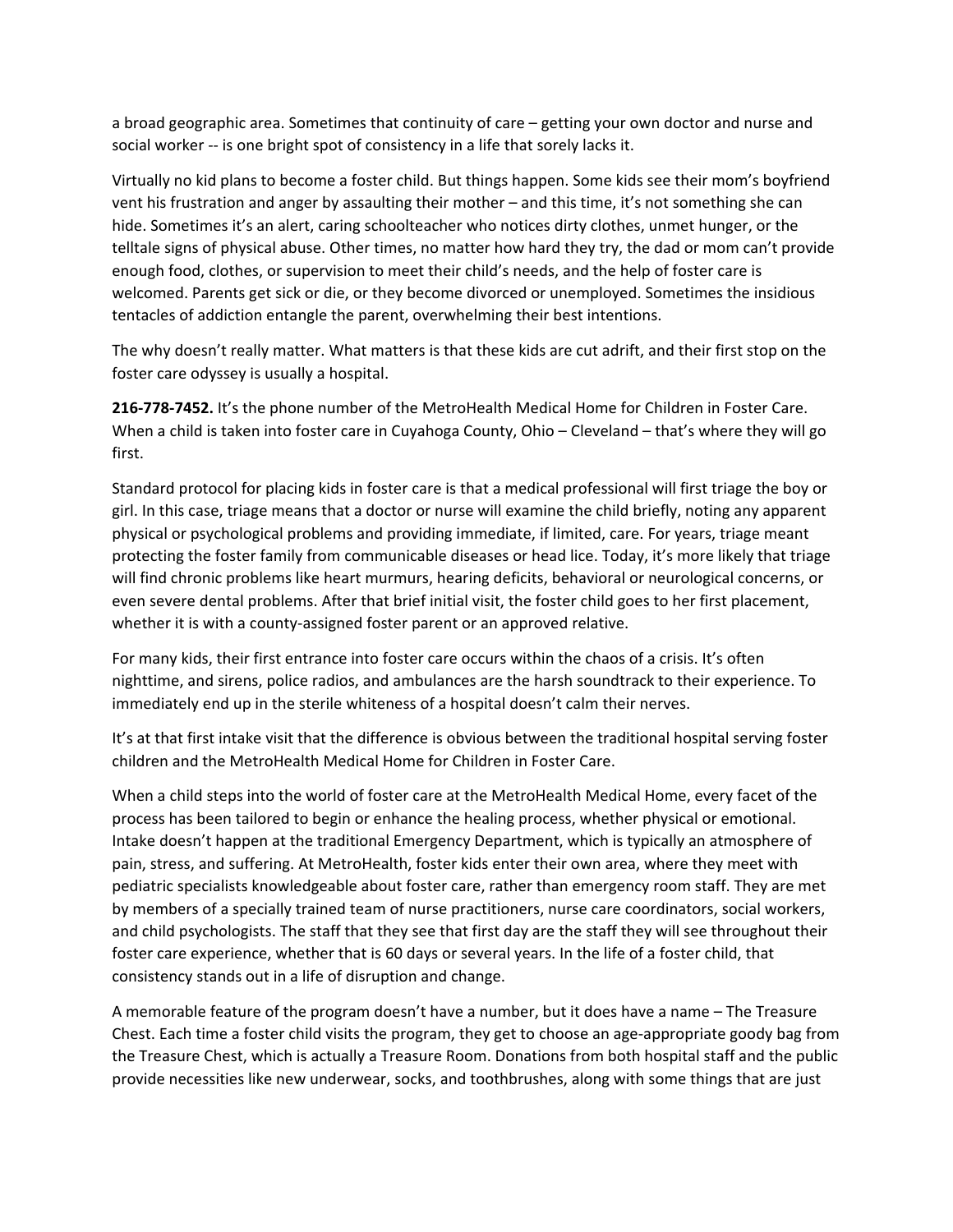fun. When kids get their gifts, they are all smiling, even the more-jaded teenagers, Redinger says. There's that constancy again, another thing that the foster kids can depend on.

**30.** That's the number of days after triage before the foster child returns for a more intensive medical exam. The conditions that were first detected at triage are addressed now. A cluster of medical offices is situated to make this process a one‐stop shop, from medical to dental to social work. A care coordinator, who is also a registered nurse, has planned the day so the foster child can bounce from medical exam to specialists to dentists to whoever else they need to see. No long spells in waiting rooms, no tromping around from building to building. Because this a Medical Home, where the convenience of the foster kids trumps the convenience of the institution.

**3.** Emily, Summer, and Terrance are one sibling group who entered foster care through the Medical Home. Teachers alerted authorities to what they saw as an attendance problem – it seemed the kids were playing "hooky" from school. Medical Home Nurse Care Coordinator Tammy Redinger remembers that the reality was worse. Emily had never been to school, and as result, she was developmentally delayed. At age 10, she couldn't read. Her older siblings, ages 12 and 13, hadn't been to school – and none of them had seen a doctor – in two years. Redinger remembers asking them what they thought about not attending school. "We wanted to go to school," the siblings said, "but Mom wouldn't let us."

Happily, all three got help for their medical deficits and were placed in the same foster home, and all are now in school. Their foster mom found extra help and tutoring for them, and each is making progress.

**5.** It was in the 30‐day check‐up that a five‐year‐old boy named DeAndre finally got the help that no one knew he needed. He and his two siblings had been placed with their great-grandparents after their mother's substance abuse brought them to the foster care system. The great-grandparents thought that DeAndre was sometimes slow to respond or obey, and in the exam process, the medical staff noticed that "something didn't seem right." DeAndre became non‐responsive to verbal and touch stimuli, and he was quickly referred to a neurologist at the MetroHealth Medical Home for Foster Children. That doctor determined that he was having seizures. Now on medications, DeAndre is thriving.

While good outcomes are often the story at MetroHealth's Medical Home for Children in Foster Care, working in any foster care program is a challenge for the staff. Nurse practitioner Aliza Bartunek expected that she would experience sad stories, but it was even tougher than she expected. "It's like coming in to work and hearing the saddest thing you've heard in your life … and then coming in the next day and doing it again."

"The level of brokenness in our communities crosses all neighborhoods and boundaries. It's really heartbreaking. We hear things we can't unhear and we see things we can't unsee."

Redinger explains, "There are some devastating trauma stories. We have to look at the positive view. The kids are getting help."

Both agree that talking with their teammates helps them continue on in their work.

**2 and 1‐1/2.** Bartunek remembers meeting Isabel when she was two months old and her brother Samuel, was one‐and‐a‐half. "It was heartbreaking. Isabel had severe eczema – her skin was completely scabbed and had a rough, leathery look. She had the skin of an 80‐year‐old. She had also lost all of her